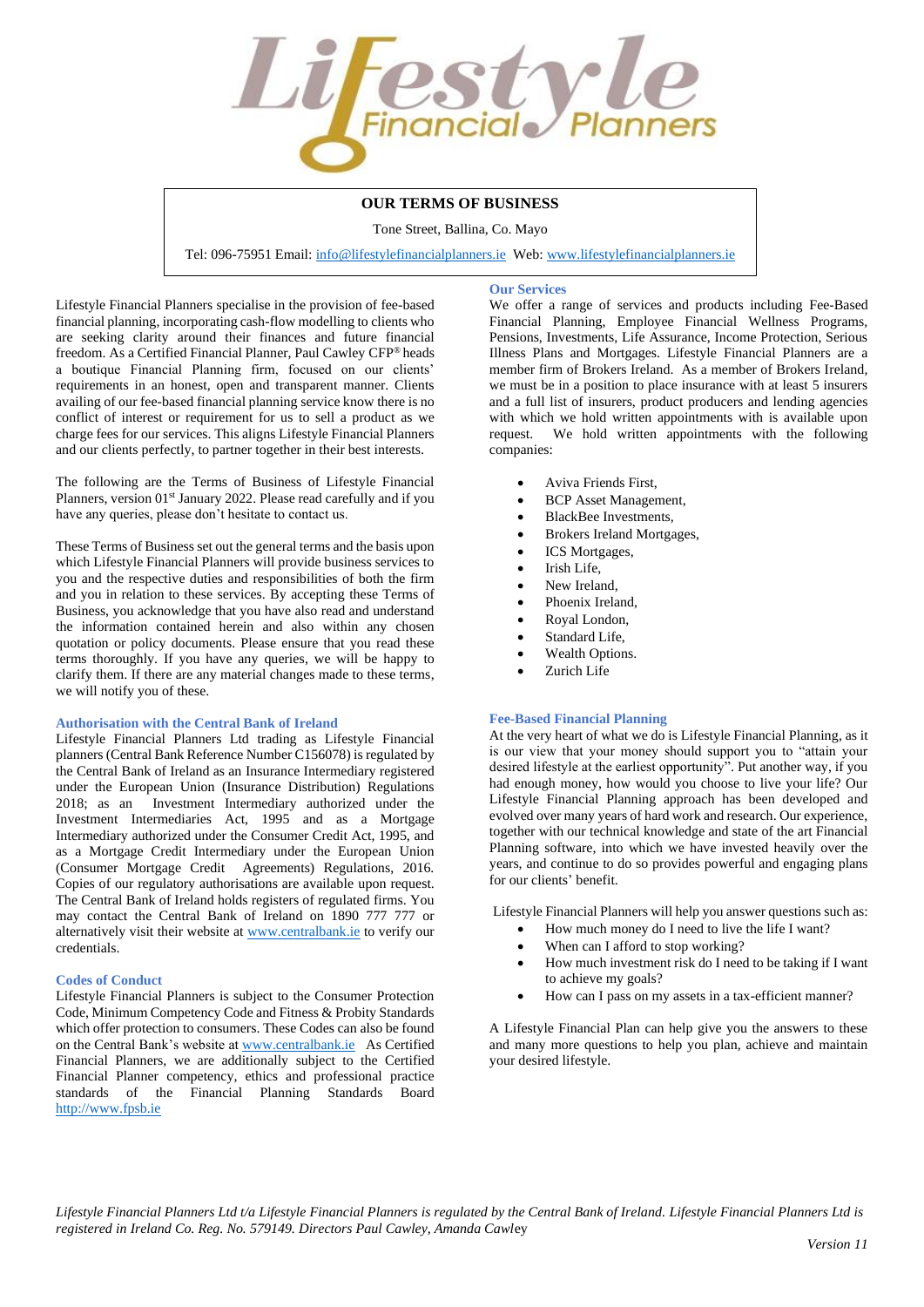Our fee structure is designed to be simple and transparent for all. SPECIFIC QUERY - If you're not looking for a Financial Plan at this stage, you may elect to deal with us on a once-off fee basis regarding specialised advice attached to a particular query you have, e.g. Retirement Options. Redundancy Package, DB Transfer Query, AVC's, Inheritance Tax, Business Protection or a myriad of other areas and for this, the fee will vary between €150 and €499 to reflect value, specialist skills or urgency.

DISCOVERY MEETING - For clients looking to avail of our Financial Planning Service, the initial consultation known as the "Discovery Meeting" and time cost to establish if we can be a fit for each other is covered by us, so there is no charge to you.

LIFESTYLE FINANCIAL PLAN - If, at the end of this Discovery Meeting, you would like us to create your own bespoke, personal Financial Plan, then the cost for this is  $€500$ . For the majority of clients, the  $\epsilon$ 500 Lifestyle Financial Plan is more than adequate and includes amongst other areas of interest, your Financial Summary, Net Worth Statement, Cash Flows, Estate Analysis, some "What If scenarios" and recommendations.

LIFESTYLE FINANCIAL **PRIVATE CLIENT** PLAN - Our Private Client Plan includes all of the above in addition to a high level, written tax opinion for your personal situation from a certified tax expert and a more detailed analysis of your personal goals and insights into more tax efficient recommendations. The fees for this PRIVATE CLIENT plan is  $€2,000$ .

In most cases, our fees will be as stated above. However, in more complex cases, if our fees are expected to be higher to reflect the more time-consuming aspect of a particular case, this will be notified to you in advance.

### **Employee Financial Wellness Program**

Our "Employee Financial Wellbeing Program" has proven to be an invaluable resource for both the Employer and the Employee. The employer benefits immensely by having a tangible, accessible program for the workforce implemented as an added employee benefit, improving attraction and retention rates amongst employees. This program can greatly influence and positively impact staff members, many of whom may be in financial difficulties and stressed out as a result. By providing employees with access to Board Certified Financial Planners and Qualified Financial Advisors who will advise on a broad range of financial topics such as budgeting advice, tax savings tips, mortgage savings, retirement planning advice, amongst a myriad of other personal financial issues, employees gain a real sense of control.

The financial distress of an employee on the other hand can have serious and significant consequences on their productivity and the employers bottom line. Did you know that 53% of employees are stressed about their finances while 46% spend 3+ hours per week dealing with personal financial issues while at work – PWC Survey 2016. Over 70% of employees with debt worries find it affects their mental health and say financial stress is their most common form of stress – Citizens Advice UK 2016.

Employees gain a great sense of satisfaction and comfort from having a professional simplify, clarify and explain issues of concern to them in a relaxed and informal setting. Even employees who believe they are financially sound will often experience a real benefit from having a 2nd opinion from a qualified adviser. A happier and contented work force is likely to be more loyal to their employer and are certainly more focused and productive. Utilising Lifestyle Financial Planners as a sounding board for employee's financial issues will also remove a lot of time traditionally taken up by the employer or the HR division.

We will come on site to deliver an engaging group seminar followed by a more personal 1 to 1 meeting whereby employees can open up on whatever financial issues are of most concern to them. Our fees, chargeable to the employer, which can be a deductible business expense for this Employee Financial Wellness Program are €150 per hour, €500 for a 4 hour half-day and €800 for a full day (Time agreed in advance).

# **Fair and Personal Analysis**

The concept of fair and personal analysis describes the extent of the choice of products and providers offered by an intermediary within a particular category of life assurance, general insurance, mortgages, and/ or a specialist area. The number of contracts and providers considered must be sufficiently large to enable an intermediary to recommend a product that would be adequate to meet a client's needs.

The number of providers that constitutes 'sufficiently large' will vary depending on the number of providers operating in the market for a particular product or service and their relative importance in and share of that market. The extent of fair analysis must be such that could reasonably be expected of a professional conducting business, taking into account the accessibility of information and product placement to intermediaries and the cost of the search.

In order to ensure that the number of contracts and providers is sufficiently large to constitute a fair and personal analysis of the market, we will consider the following criteria: the needs of the customer, the size of the customer order, the number of providers in the market that deal with brokers, the market share of each of those providers, the number of relevant products available from each provider, the availability of information about the products, the quality of the product and service provided by the provider, cost, and any other relevant consideration

**Insurance Intermediary Services/Mortgage Intermediary Services** (except for Insurance Based Investment Products (IBIPS)) We act as an Impartial Broker which means that the principal regulated activities of the firm are provided on the basis of a Fair and Personal analysis of the market and you have the option to pay in full for our services by means of a fee.

## **Life & Pensions / Deposits & Life Wrapped Investments**

We provide life assurance and pensions on a fair and personal analysis basis (i.e. providing services on the basis of a sufficiently large number of contracts and product producers available in the market) to enable us to make a recommendation, in accordance with professional criteria, regarding which contract would be adequate to meet your needs. You may elect to deal with us on a fee basis in accordance to the fees listed below. Additional fees may be payable for complex cases or to reflect value, specialist skills or urgency. We will notify you in advance and agree the scale of fess to be charged.

We will provide assistance to you for any queries you may have in relation to the policies or in the event of a claim during the life of the policy and we will explain to you the various restrictions, conditions and exclusions attached to your policy. However, it is your responsibility to read the policy documents, literature and brochures to ensure that you understand the nature of the policy cover; particularly in relation to PHI and serious illness policies.

Specifically on the subject of permanent health insurance policies we will explain to you; a) the meaning of disability as defined in the policy; b) the benefits available under the policy; c) the general exclusions that apply to the policy; and d) the reductions applied to the benefit where there are disability payments from other sources.

For a serious illness policy, we will explain clearly to you the restrictions, conditions and general exclusions that attach to that policy.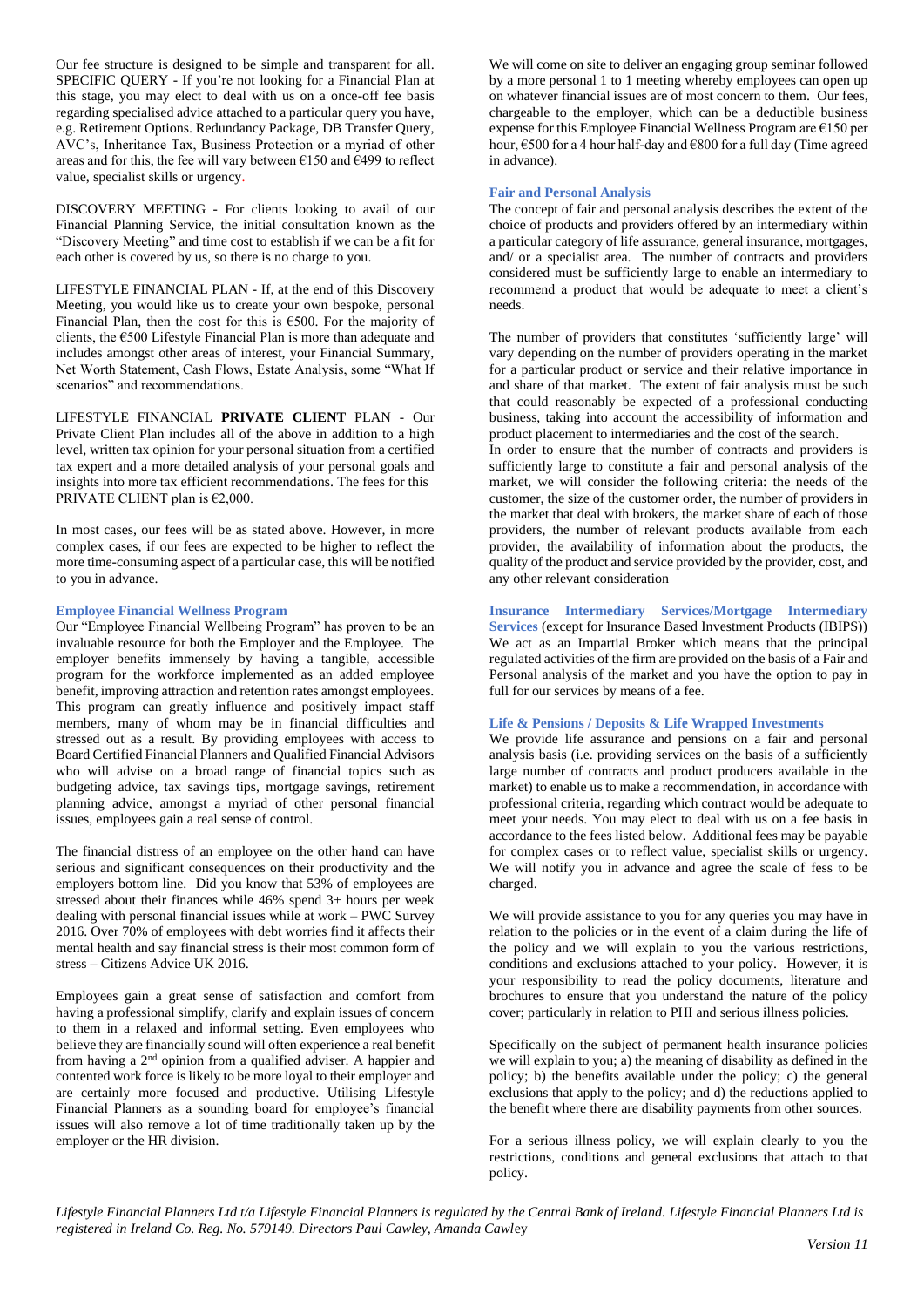# **Unregulated Investment Products & Services**

From time to time, Lifestyle Financial Planners may offer structured, property or other non-regulated investments to those clients seeking additional investment choice. Whilst these don't require the same regulatory guidelines as regulated investments, we feel it is good business practice to follow the same CPC (Consumer Protection Code) rules voluntarily, when advising on unregulated products. Some of the main differences to highlight to you between regulated and unregulated products are centered around The Investor Compensation Scheme and the Deposit Guarantee Scheme**.**

Investor Compensation Scheme: The Scheme provides compensation up to  $\epsilon$ 20,000 where a clients' investment is lost because of the financial failure of a regulated firm which held the client's funds. However, the scheme does not include unregulated products and services. Lifestyle Financial Planners **do not hold clients' funds** for either regulated or unregulated products, therefore this compensation scheme does not impact on our business.

DGS protects depositors in the event of a bank, building society and/or credit union authorised by the Central Bank of Ireland being unable to repay deposits. Up to  $\epsilon$ 100,000 per person per institution Current accounts, deposit accounts, share accounts in banks, building societies and credit unions are included under the Deposit Guarantee Scheme.

PI Cover: Aside from the above-mentioned ICS & DGS, it is not a statutory requirement to have Professional Indemnity Insurance in place to cover the provision of unregulated investments & advice.

### **Mortgages**

Lifestyle Financial Planners can provide mortgage advice and arrange mortgage products on a Fair Analysis basis on the following range: fixed-rate loans, variable rate mortgages, capital & interest mortgages, interest only mortgages, pension mortgages and residential investment property mortgages. Lifestyle Financial Planners will need to collect sufficient information from you before we can offer any advice on housing loans. This is because a key issue in relation to mortgage advice is affordability and the ability to repay. Such information should be produced promptly upon our request.

As an established mortgage broker and an agency member of Brokers Ireland Network Services Ltd, trading as Brokers Ireland Mortgage Services, we have access to *several* different lenders with whom we work to try and ensure, where possible that we secure your mortgage finance as quickly as possible and on suitable or the most suitable terms applicable to your particular needs. Through Brokers Ireland Networking Services Ltd, Lifestyle Financial Planners, working on your behalf, have access to all the following lenders: PTSB, Haven, KBC, Finance Ireland and ICS.

If we provide mortgage advice and secure a Loan Offer for you and you subsequently do not proceed with your mortgage application through our firm, we will charge you an arrangement fee of €500 for our time and services.

## **Statement of Charges: Advice Only**

As previously discussed, every initial consultation, aka our "Discovery Meeting" is held entirely at our expense to establish if we can be of benefit, before any agreement to proceed is reached. Thereafter, depending on your choice of plan, our fees are Specific Query  $\epsilon$ 150 to  $\epsilon$ 499 Lifestyle Financial Plan  $\epsilon$ 500 Lifestyle Financial PRIVATE CLIENT Plan €2,000

# **Invoices and Taxes**

Invoices will be due for payment on receipt by you. Fees charged by Lifestyle Financial Planners may be subject to VAT

#### **Insurance Based Investment Products**

We maybe remunerated by commission for the advice we provide on our insurance-based investment products.

# **Investment Intermediary Services**

We may be remunerated by commission for our investment intermediary services.

Remuneration agreements in place with all companies we deal with are available upon request or can be viewed under the "Our Remuneration" tab on our website.

#### **Vulnerable Customers**

A vulnerable customer is defined by the Consumer Protection Code as a natural person who:

- a) Has the capacity to make his or her own decisions but who, because of individual circumstances, may require assistance to do so (e.g. hearing impaired or visually impaired persons); and / or
- b) Has limited capacity to make his or her own decisions and who require assistance to do so (e.g. persons with intellectual disabilities or mental health difficulties)

It is Lifestyle Financial Planners practice policy to ensure that in the event of providing advice to a "vulnerable customer" that we require the presence of at least one third party, ideally with financial fluency such as an Accountant or other family member with financial experience to be present at advisory meetings. We further require that contact with a "vulnerable customer" is copied to these third parties as a matter of practice policy.

# **Ongoing Suitability and Regular Reviews: Investments & Insurance Based Investment Products**

Unless you engage with us to carry on an annual forward planning meeting/review, the firm's services do not and cannot include ongoing suitability assessments, as we will be unaware of any changes to your circumstances.

It is in your best interests that you review, on a regular basis, the products which we have arranged for you. As your circumstances change, your needs will change also. You must advise us of those changes and request a review of the relevant policy so that we can ensure that you are provided with up to date advice and products best suited to your needs. Failure to inform or contact us in relation to changes in your circumstances or failure to request a review may result in you having insufficient insurance cover and/or inappropriate investments.

Irish and European legislation requires that you are provided with a KID (Key Information Document) pre-sale and a SID (Specific Information Document) at policy set-up stage for savings and investment products. We will either forward these mandatory documents to you by electronic mail if you have a valid email address, give them to you personally or otherwise they will be delivered to you by post.

### **Disclosure of Information**

It is your responsibility to provide complete and accurate information for insurers when arranging an insurance policy, throughout the life of that policy, and when you are renewing it. It is important that you ensure that all information provided, and all statements made on proposal forms, statements of fact, claim forms, and other documents are, to your knowledge and belief, complete and accurate. Failure to disclose any material information to your insurers could invalidate your insurance cover and could mean that all or part of a claim will not be paid, or your policy cancelled. If you have any doubts as to whether any information is material, then it should be disclosed. Any failure to disclose material information may invalidate your claim and render your policy void.

*Lifestyle Financial Planners Ltd t/a Lifestyle Financial Planners is regulated by the Central Bank of Ireland. Lifestyle Financial Planners Ltd is registered in Ireland Co. Reg. No. 579149. Directors Paul Cawley, Amanda Cawl*ey